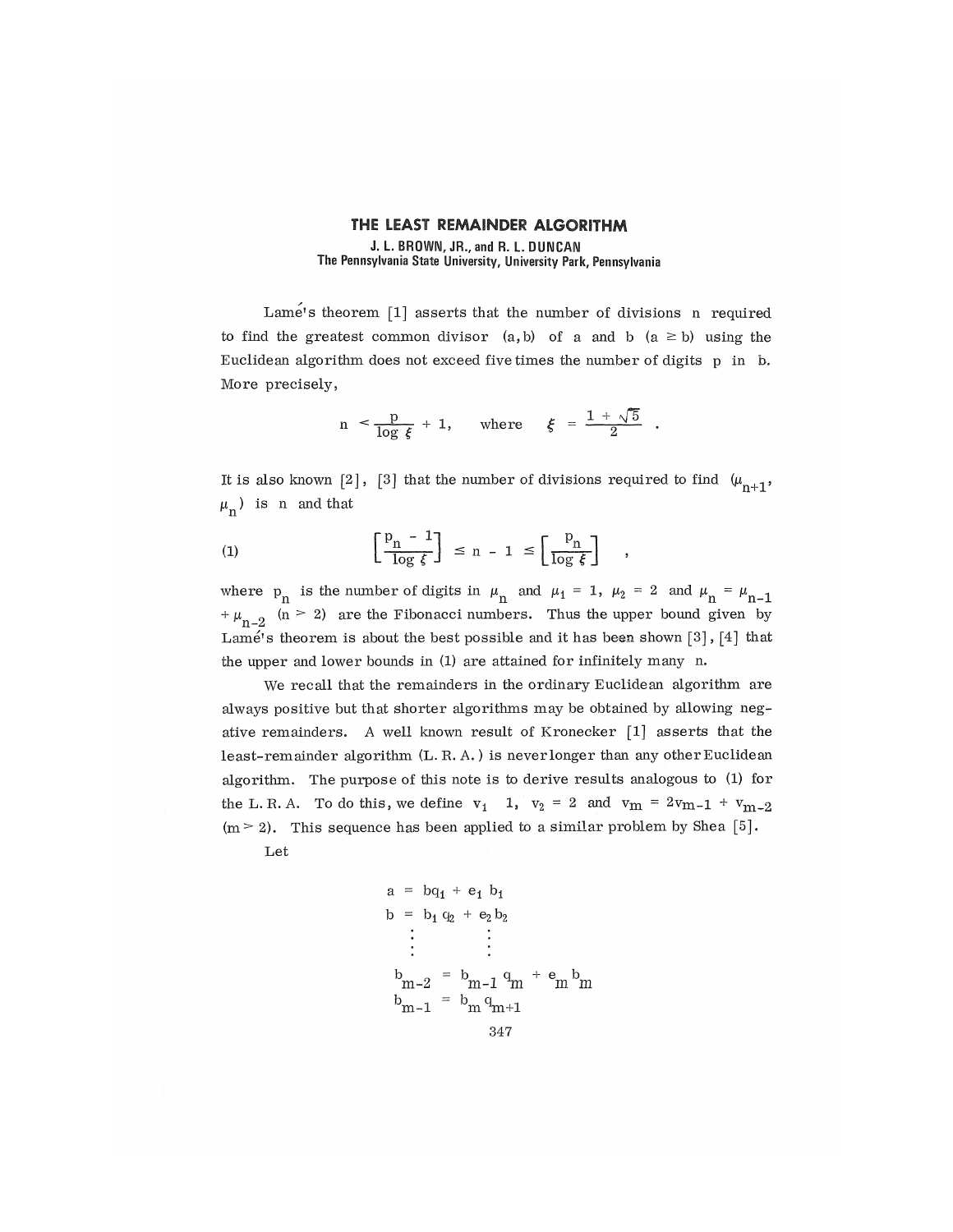be the L. R. A. for (a,b), where  $a_{r} = \pm 1$  (k = 1,  $\cdots$ , m) and a  $> b \geq 2b_{1}$  $\geq 4b_2 \geq \cdots \geq 2^m b_m > 0$ . Then the required number of divisions is m + 1 and [1]

$$
b_{m} \ge 1 = v_{1}, \quad b_{m-1} \ge 2b_{m} \ge 2 = v_{2},
$$
  

$$
b_{m-2} \ge 2b_{m-1} + b_{m} \ge 2v_{2} + v_{1} = v_{3}, \cdots.
$$

Hence

$$
b_{m-k} \ge v_k + 1 \quad \text{and} \quad b \ge v_{m+1}
$$

Now let  $N = 1 + \sqrt{2}$ . Then

$$
N < \frac{1}{2} \cdot 5 = \frac{1}{2} v_3 ,
$$
\n
$$
N^2 = 2N + 1 < \frac{1}{2} (2 v_3 + v_2) = \frac{1}{2} v_4 , \cdots .
$$

Hence,

$$
N^{m-1} \, < \, \frac{1}{2} \, v_{m+1} \, \le \, \frac{1}{2} \, b \, .
$$

If p is the number of digits in b, then  $b < 10^p$  and

$$
m - 1 < \frac{\log b - \log 2}{\log N} < \frac{p - \log 2}{\log N} \quad \text{or} \quad m + 1 \leq 2 + \left[ \frac{p - \log 2}{\log N} \right].
$$

Also,

 $\mathcal{A}=\mathcal{A}(\mathcal{A})$ 

$$
N > 2 = v_2
$$
,  $N^2 = 2N + 1 > 2v_2 + v_1 = v_3$ , ...

Hence  $N^{n^*} > v_n$ . If  $q_n$  is the number of digits in  $v_n$ , then

$$
v_n \geq 10^{q_n - 1}
$$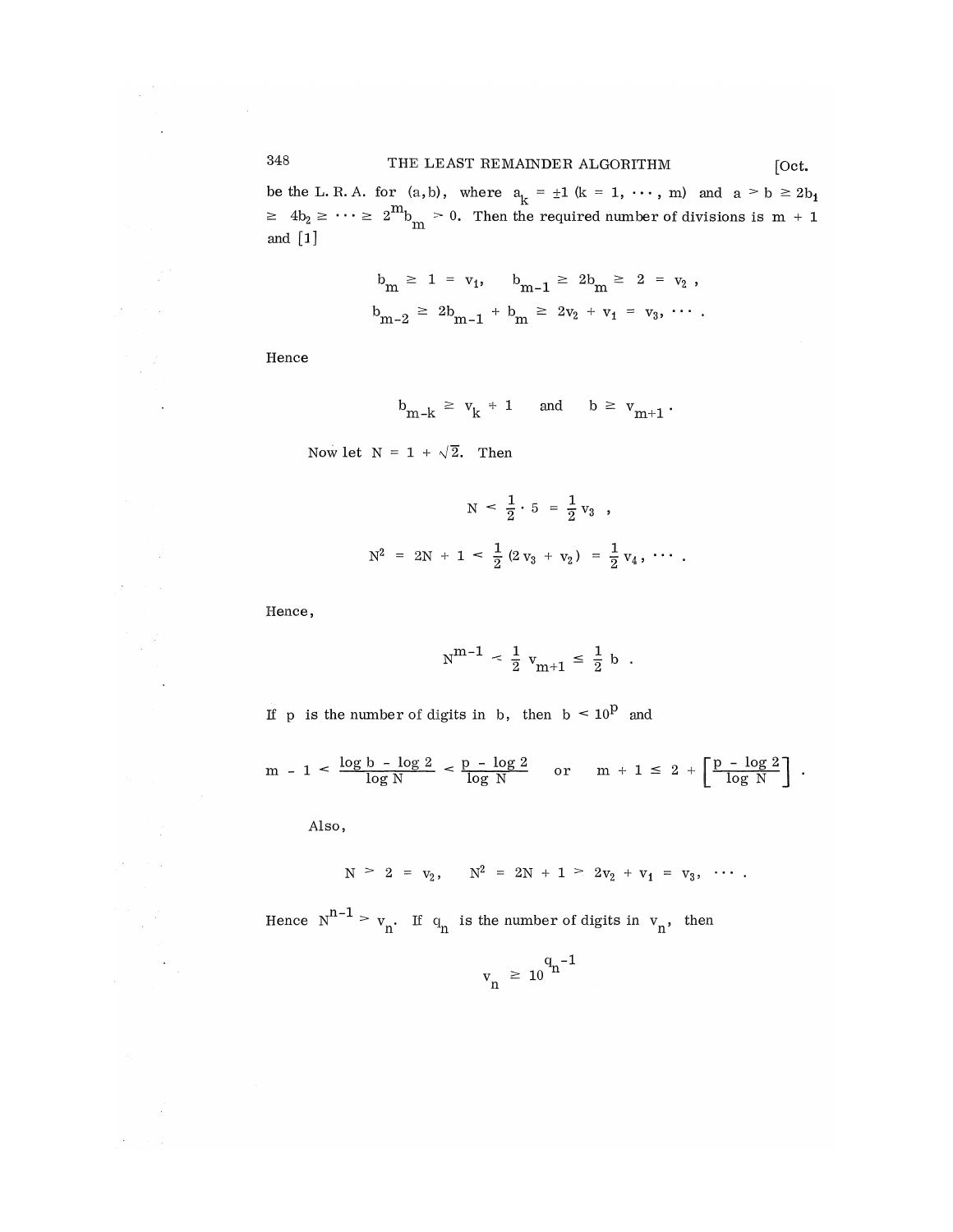and

$$
n - 1 > \frac{q_n - 1}{\log N}
$$

The L. R. A. for  $(v_{n+1}, v_n)$  is

$$
v_{n+1} = 2v_{n} + v_{n-1}
$$
  
\n
$$
v_{n} = 2v_{n-1} + v_{n-2}
$$
  
\n...  
\n
$$
v_{3} = 2v_{2} + v_{1}
$$
  
\n
$$
v_{2} = 2v_{1}
$$

and the required number of divisions is n. Thus

 $\sim$ 

$$
(2) \qquad \left[\frac{q_n - 1}{\log N}\right] \le n - 2 \le \left[\frac{q_n - \log 2}{\log N}\right]
$$

and the upper bound for the required number of divisions in the L. R. A. is about the best possible.

We now show that both the upper and lower bounds in (2) are attained for infinitely many n, Using standard difference equation techniques, it is easily shown that

$$
v_n = \frac{1}{2\sqrt{2}} \left[ (1 + \sqrt{2})^n - (1 - \sqrt{2})^n \right]
$$

and it follows that

$$
\mathbf{v}_{\mathbf{n}} \leftarrow \frac{\mathbf{N}^{\mathbf{n}}}{2\sqrt{2}}
$$

 $\bullet$ 

Let  $\phi_n$  be the fractional part (mantissa) of log v<sub>n</sub>. Then, since